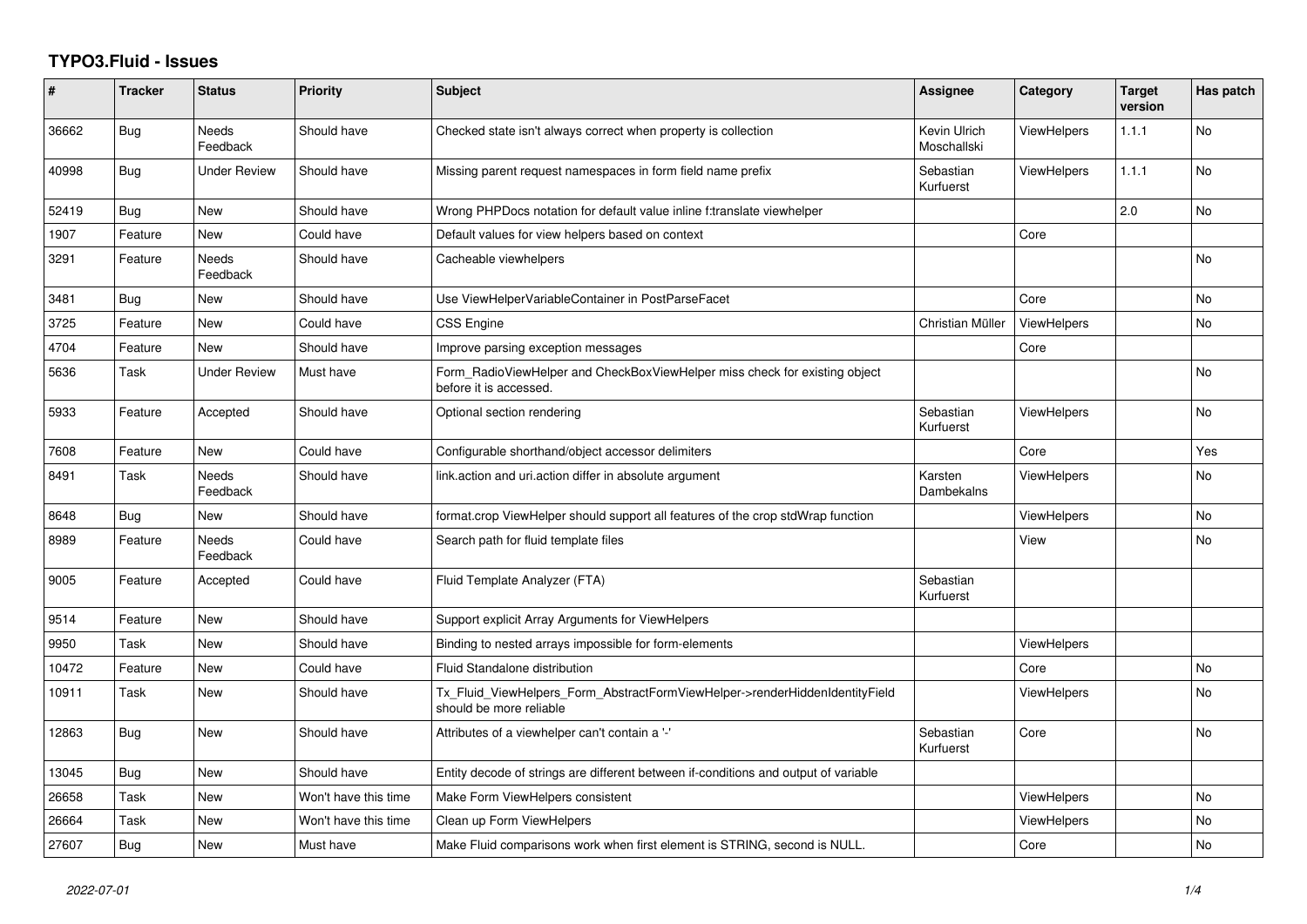| #     | <b>Tracker</b> | <b>Status</b>            | <b>Priority</b> | Subject                                                                                                     | <b>Assignee</b>        | Category    | <b>Target</b><br>version | Has patch |
|-------|----------------|--------------------------|-----------------|-------------------------------------------------------------------------------------------------------------|------------------------|-------------|--------------------------|-----------|
| 28549 | Bug            | New                      | Should have     | make widgets cacheable, i.e. not implement childnodeaccess interface                                        |                        |             |                          | <b>No</b> |
| 28550 | Bug            | New                      | Should have     | (v4) make widgets cacheable, i.e. not implement childnodeaccess interface                                   |                        |             |                          | No        |
| 28551 | Bug            | Accepted                 | Should have     | (v4) backport VHTest                                                                                        | Sebastian<br>Kurfuerst |             |                          | No        |
| 28552 | Bug            | <b>New</b>               | Should have     | (v5) write ViewHelper test for compiled run; adjust functional test to do two passes<br>(uncached & cached) |                        |             |                          | <b>No</b> |
| 28553 | Bug            | <b>New</b>               | Should have     | improve XHProf test setup                                                                                   |                        |             |                          | No        |
| 28554 | Bug            | <b>New</b>               | Should have     | (v4) implement feature flag to disable caching                                                              |                        |             |                          | No        |
| 30555 | Feature        | <b>New</b>               | Could have      | Make TagBuilder more extensible                                                                             |                        | Core        |                          | No        |
| 30937 | Bug            | New                      | Should have     | CropViewHelper stringToTruncate can't be supplied so it can't be easily extended                            |                        | ViewHelpers |                          | Yes       |
| 31955 | Feature        | New                      | Should have     | f:uri.widget                                                                                                |                        | Widgets     |                          | No        |
| 32035 | Task           | New                      | Should have     | Improve fluid error messages                                                                                |                        | Core        |                          | Yes       |
| 33215 | Feature        | <b>New</b>               | Should have     | RFC: Dynamic values in ObjectAccess paths                                                                   |                        |             |                          | No        |
| 33394 | Feature        | <b>Needs</b><br>Feedback | Should have     | Logical expression parser for BooleanNode                                                                   | <b>Tobias Liebig</b>   | Core        |                          | <b>No</b> |
| 33551 | Bug            | New                      | Must have       | View helper values break out of a partial scope                                                             | Sebastian<br>Kurfuerst | Core        |                          | <b>No</b> |
| 33628 | Bug            | Needs<br>Feedback        | Must have       | Multicheckboxes (multiselect) for Collections don't work                                                    | Christian Müller       | ViewHelpers |                          | <b>No</b> |
| 34309 | Task           | New                      | Could have      | Unknown ViewHelpers cause exception - should be handled more graceful                                       |                        | ViewHelpers |                          | <b>No</b> |
| 34682 | Bug            | <b>Under Review</b>      | Should have     | Radio Button missing checked on validation error                                                            |                        | ViewHelpers |                          | No        |
| 36410 | Feature        | <b>New</b>               | Should have     | Allow templates to send arguments back to layout                                                            |                        | ViewHelpers |                          | No        |
| 36559 | Feature        | New                      | Could have      | New widget progress bar                                                                                     |                        |             |                          | Yes       |
| 36655 | Bug            | New                      | Should have     | <b>Pagination Links</b>                                                                                     |                        | Widgets     |                          | No        |
| 37095 | Feature        | New                      | Should have     | It should be possible to set a different template on a Fluid TemplateView inside an<br>action               | Christopher<br>Hlubek  |             |                          | No        |
| 37619 | Bug            | New                      | Should have     | Fatal Error when using variable in name attribute of Section ViewHelper                                     |                        | ViewHelpers |                          | No        |
| 38130 | Feature        | New                      | Should have     | Checkboxes and multiple select fields should have an assignable default value                               |                        |             |                          | No        |
| 38369 | Bug            | New                      | Must have       | Resource ViewHelpers should not fall back to request package                                                |                        | View        |                          | No        |
| 39936 | Feature        | New                      | Should have     | registerTagAttribute should handle default values                                                           |                        | ViewHelpers |                          | No        |
| 39990 | <b>Bug</b>     | New                      | Should have     | Same form twice in one template: hidden fields for empty values are only rendered<br>once                   |                        | Core        |                          | No        |
| 40064 | <b>Bug</b>     | New                      | Must have       | Multiselect is not getting persisted                                                                        |                        | ViewHelpers |                          | No        |
| 40081 | Feature        | New                      | Should have     | Allow assigned variables as keys in arrays                                                                  |                        |             |                          | No        |
| 42397 | Feature        | New                      | Should have     | Missing viewhelper for general links                                                                        |                        |             |                          | No        |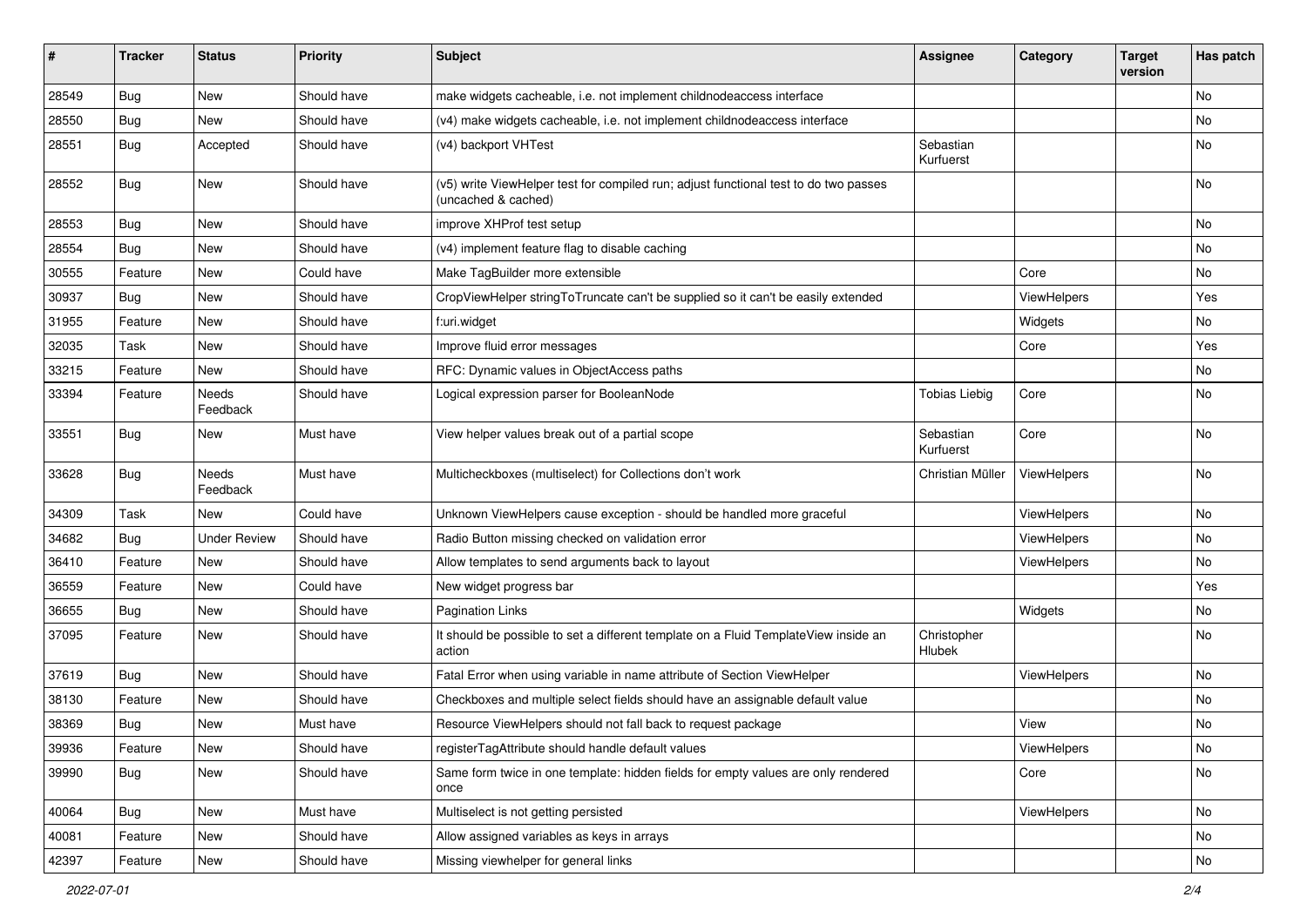| #     | <b>Tracker</b> | <b>Status</b>       | <b>Priority</b> | <b>Subject</b>                                                                       | Assignee             | Category    | <b>Target</b><br>version | Has patch     |
|-------|----------------|---------------------|-----------------|--------------------------------------------------------------------------------------|----------------------|-------------|--------------------------|---------------|
| 42743 | Task           | New                 | Should have     | Remove inline style for hidden form fields                                           |                      |             |                          | <b>No</b>     |
| 43071 | Task           | New                 | Should have     | Remove TOKENS for adding fallback teplates in B                                      |                      |             |                          | No            |
| 43072 | Task           | New                 | Should have     | Remove TOKENS for adding templates fallback in Backporter                            |                      | View        |                          | No            |
| 45153 | Feature        | <b>New</b>          | Should have     | f:be.menus.actionMenuItem - Detection of the current select option is insufficient   |                      |             |                          | No            |
| 45345 | Feature        | Needs<br>Feedback   | Should have     | Easy to use comments for fluid that won't show in output                             |                      |             |                          |               |
| 45394 | Task           | New                 | Should have     | Forwardport Unit test for standalone view                                            |                      | View        |                          | No            |
| 46091 | Task           | Needs<br>Feedback   | Should have     | Show source file name and position on exceptions during parsing                      |                      |             |                          | No            |
| 46257 | Feature        | <b>Under Review</b> | Should have     | Add escape sequence support for Fluid                                                |                      | Core        |                          | No            |
| 46545 | Feature        | New                 | Should have     | Better support for arrays in options of SelectViewHelper                             |                      |             |                          | No            |
| 47006 | Bug            | <b>Under Review</b> | Should have     | widget identifier are not unique                                                     |                      |             |                          | No            |
| 47669 | Task           | New                 | Should have     | FormViewHelper does not define the default request method                            |                      |             |                          | No            |
| 48355 | Feature        | New                 | Could have      | Assign output of viewhelper to template variable for further processing.             |                      |             |                          |               |
| 49038 | <b>Bug</b>     | New                 | Must have       | form.select does not select the first item if prependOptionValue is used             |                      |             |                          | No            |
| 49600 | Bug            | <b>New</b>          | Should have     | f:form tag shown as a HTML on frontend                                               |                      | ViewHelpers |                          | No            |
| 49756 | Feature        | <b>Under Review</b> | Should have     | Select values by array key in checkbox viewhelper                                    |                      |             |                          | No            |
| 50888 | Bug            | <b>Under Review</b> | Should have     | WSOD by changing name of section and if Fluid caches are generated                   |                      |             |                          | No            |
| 51100 | Feature        | <b>New</b>          | Must have       | Links with absolute URI should have the option of URI Scheme                         |                      | ViewHelpers |                          | No            |
| 51239 | Bug            | <b>Under Review</b> | Must have       | AbstractViewHelper use incorrect method signature for "\$this->systemLogger->log()"  | Adrian Föder         | Core        |                          | Yes           |
| 51277 | Feature        | <b>New</b>          | Should have     | ViewHelper context should be aware of actual file occurrence                         |                      |             |                          | No            |
| 52536 | Bug            | <b>Under Review</b> | Should have     | Errorclass not set if no property-attribute set                                      |                      |             |                          |               |
| 52591 | Bug            | New                 | Should have     | The Pagination Widget broken for joined objects                                      |                      |             |                          | No            |
| 52640 | Feature        | <b>Under Review</b> | Should have     | Create an UnlessViewHelper as opposite to the IfViewHelper                           | Marc Neuhaus         |             |                          | No            |
| 53806 | Bug            | <b>Under Review</b> | Should have     | Paginate widget maximumNumberOfLinks rendering wrong number of links                 | Bastian<br>Waidelich | Widgets     |                          | No            |
| 54195 | Task           | <b>New</b>          | Should have     | Rename and move FormViewHelper's errorClass value, currently 'f3-form-error'         | Adrian Föder         | ViewHelpers |                          | No            |
| 54284 | <b>Bug</b>     | New                 | Should have     | Default Option for Switch/Case VH                                                    |                      | ViewHelpers |                          | No            |
| 55008 | <b>Bug</b>     | <b>Under Review</b> | Should have     | Interceptors should be used in Partials                                              | Christian Müller     |             |                          | No            |
| 56237 | Task           | New                 | Should have     | in-line (Condition) View Helpers should not evaluate on parsing                      |                      |             |                          | No            |
| 57885 | <b>Bug</b>     | New                 | Must have       | Inputs are cleared from a second form if the first form produced a vallidation error |                      |             |                          | No            |
| 58862 | Bug            | Needs<br>Feedback   | Should have     | FormViewHelper doesn't accept NULL as value for \$arguments                          | Bastian<br>Waidelich | ViewHelpers |                          | Yes           |
| 58921 | <b>Bug</b>     | New                 | Should have     | f:form.* VHs crash if NOT inside f:form but followed by f:form                       |                      |             |                          | $\mathsf{No}$ |